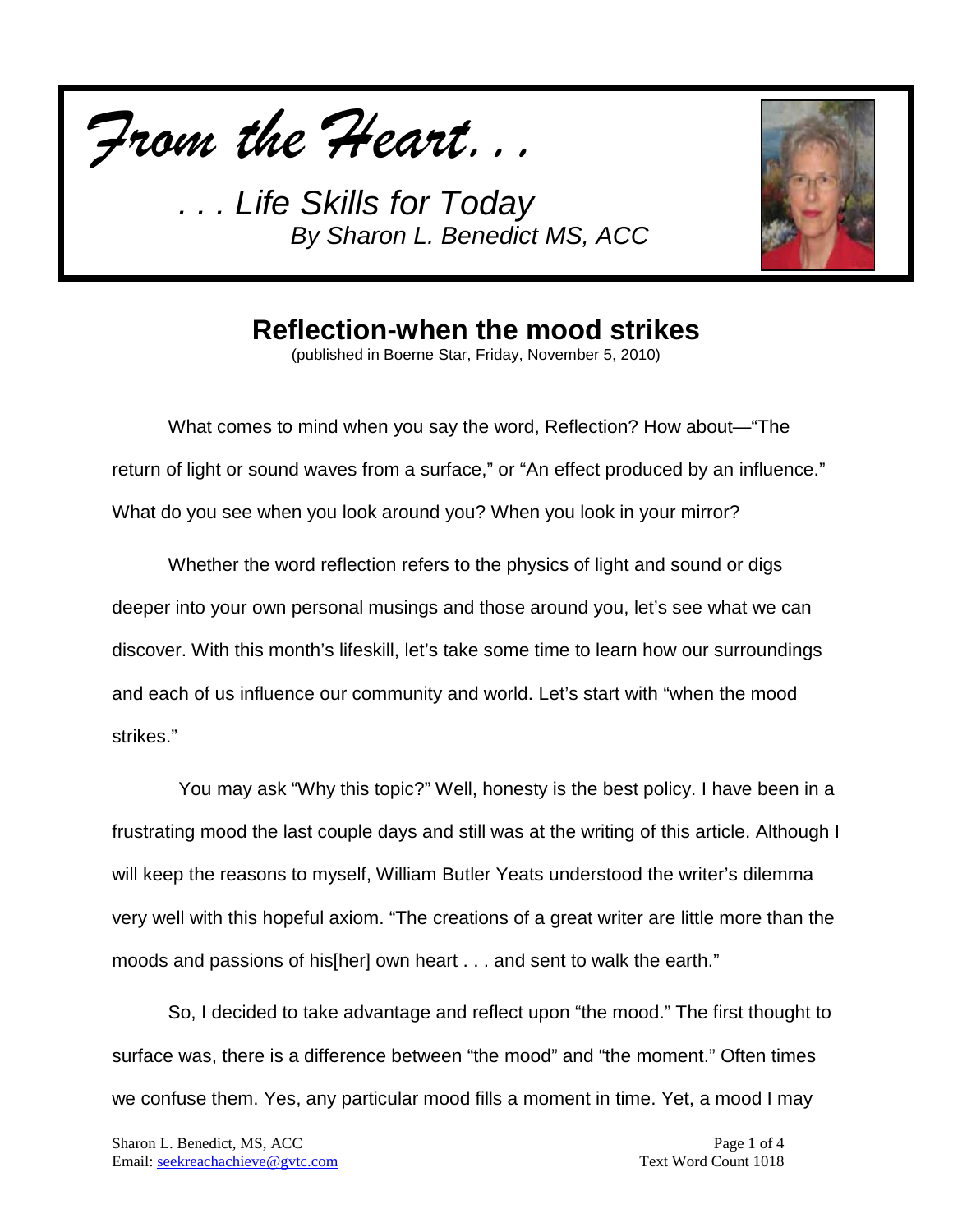find myself in doesn't always accurately hint that "the moment" has arrived. Moods are driven by emotions sparked by just about anything—negative or positive. From just feeling tired one day, sneering glances from the sales clerk, to a day off from work, a thank you from a friend, or even a sumptuous piece of chocolate cake!

How do you know when it's just a passing mood or a special "moment" to embrace that will influence your life, community, our nation? Mark Twain offered us this reflection: "Time cools, time clarifies; no mood can be maintained quite unaltered through the course of hours." So, let's all agree that with a little time, whatever mood we are in will change. Time even helps us more clearly separate "the mood" from "the moment." The moment can then be more clearly seen for what it really is—something to gently let pass or invite into our lives and relationships.

No matter one's political persuasion, our nation is also going through some difficult "moods." Archibald MacLeish, American poet, playwright, and Librarian of Congress (1892-1982), left us with a reminder of earlier times. "The American mood, perhaps even the American character, has changed. There are few manifestations any longer of the old American self-assurance which so irritated Dickens. Instead, there is a sense of frustration so perceptible that even our politicians have attempted to exploit it." Sounds like this would fit today as well.

No matter the challenges and difficulties, each day brings a new set of possibilities—as long as we know the difference between the mood and the moment with the actions we take. Pearl Buck gave us some sage advice. "Don't wait for moods. You accomplish nothing if you do that. Your mind must know it has got to get down to earth." Living each day with a clear understanding of our daily reality paired with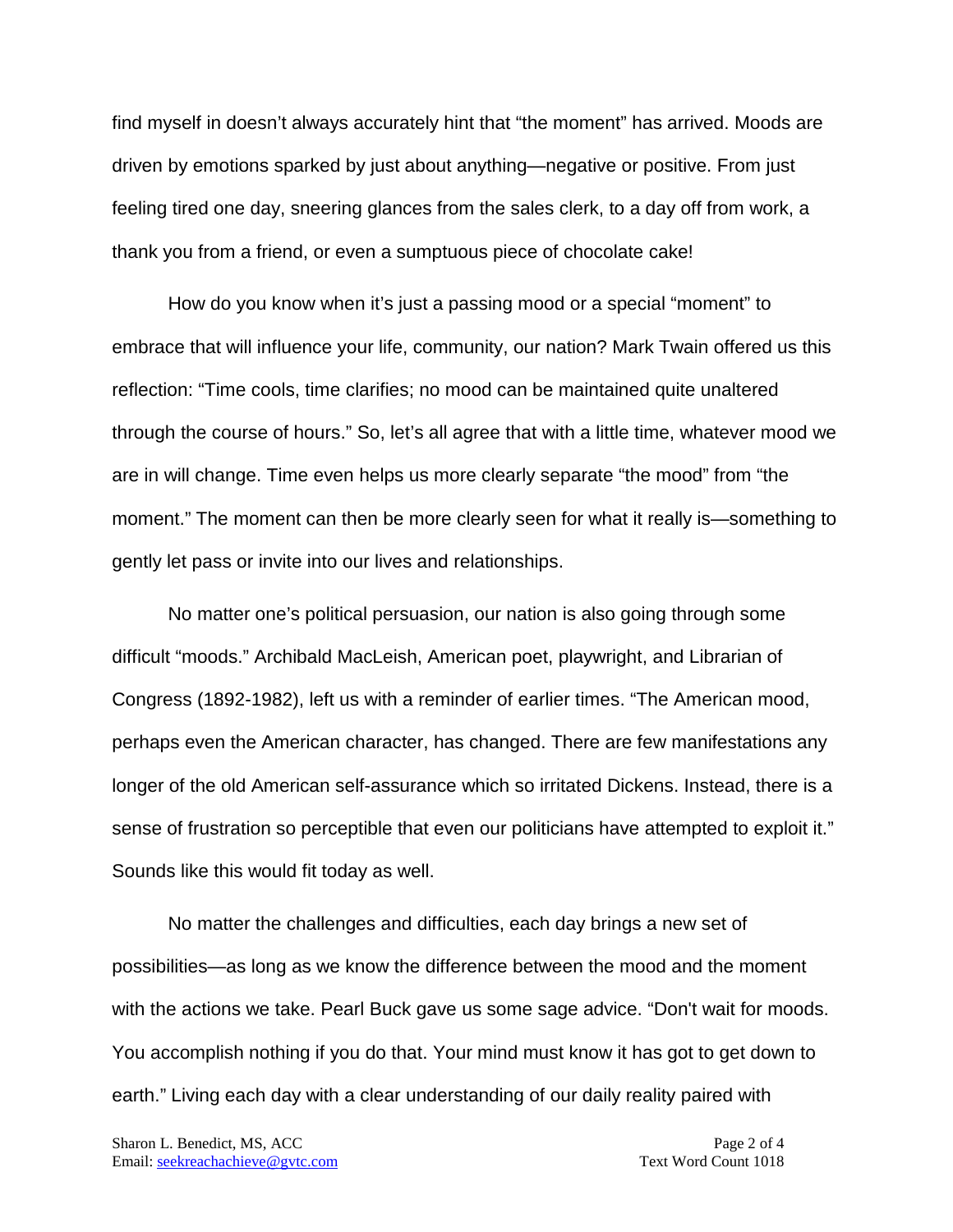possibilities helps us direct our moods and actions. Hopefully, each possibility mirrors our core values and life goals with each step. Honest, respectful inquiry and communication, with occasional apologies, need to also accompany each step for a more positive outcome.

So, whether you are having a conversation with yourself or that person next to you, here are some questions I asked myself to reflect upon. I encourage you to do the same—whether your mood is negative or positive. Don't rush your responses. Take your time. Consider this exercise a journey of discovery as I did.

What mood is driving you today? How is the moment fueling your mood? And how is your mood fueling the moment? Where is it taking you? If you are traveling on a negative road, how can you change your mood right now to transform the moment? After responding to each question, I discovered on my own journey, that even when the situation doesn't change, your outlook does.

In addition, since my own life experiences involved traveling a long, winding road back to health, my attitude or mood has had everything to do with my physical and emotional wellbeing throughout the years. At a November 2009 American Heart Association Scientific Sessions conference in Orlando, Florida, researchers reported from a ten year study that "...people who have a positive attitude during stressful events are 22% less likely to have a fatal or nonfatal heart attack than those who have negative attitudes." With this first set of studies of a large population, it ". . .shows that having positive feelings and positive attitudes during negative events may prevent first heart attacks," says researcher Karina Davidson, PhD, Columbia University in New York.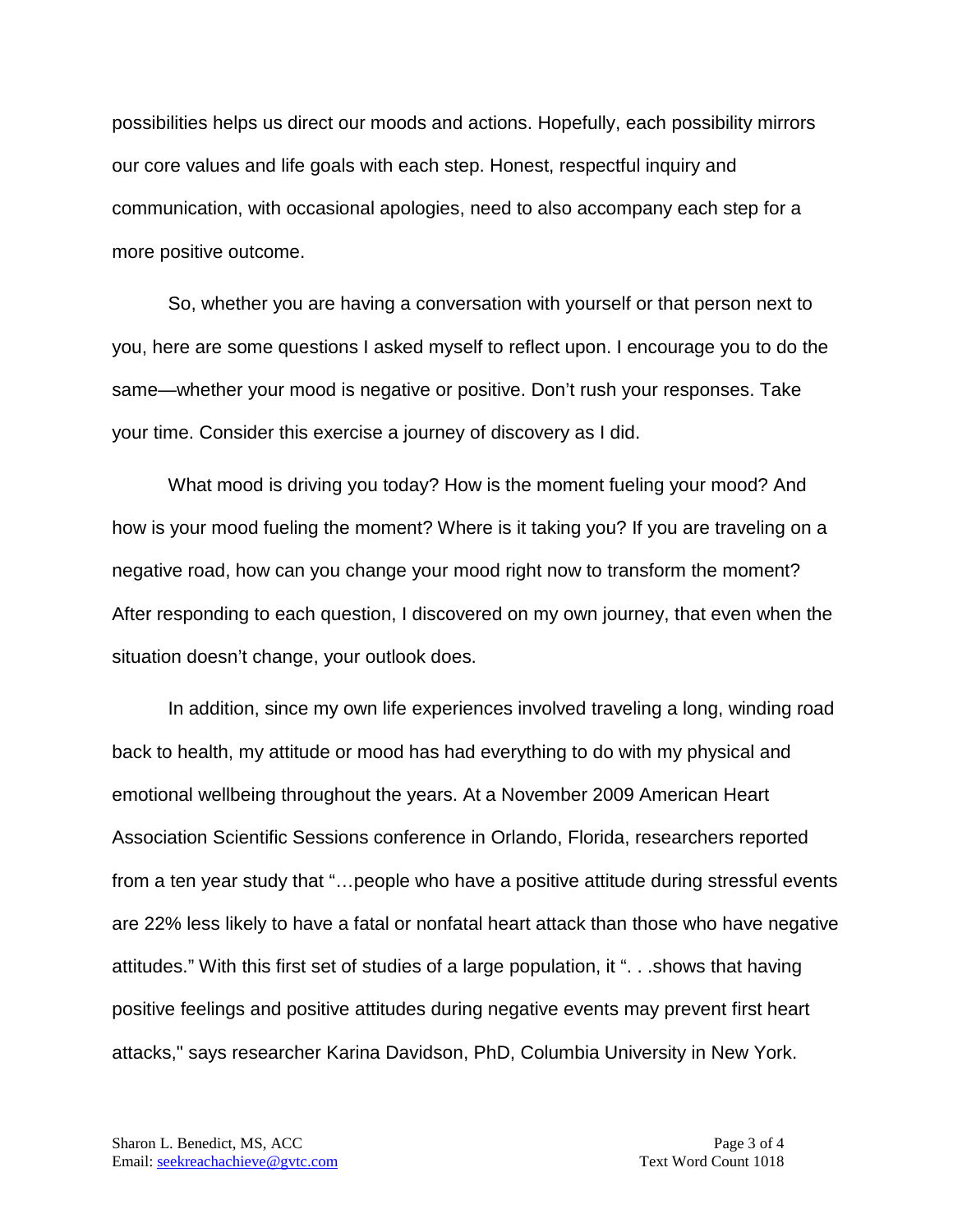Davidson also reported that those who expressed negative emotions were more likely to have one.

This is just one example of how a positive or negative attitude or mood can impact health. Yet, we all know most illnesses result from a combination of genetic, biological, environmental, behavioral, and psychosocial factors—not just one thing. So, no guilt trips here for an occasional rotten mood. We all have them. And we know many of us can be exposed to germs and not get sick. This is also true for any emotional, psychological stress, or trauma we may experience and still stay healthy.

As researchers continue to delve into the connection between attitude, stress, and illness, each one of us can choose to improve on our mood, no matter the circumstances. I know writing this article has helped change mine for the better. May you also, in the midst of your mood, discover your situation has also improved, along with your community and our world.

*\*\*\*\*\*\*\**

*Sharon L. Benedict, MS, ACC, is a certified life wellness coach-consultant, specializing in life skills, wellness, and creative arts development for individuals, businesses and organizations [\(www.harvestenterprises-sra.com\)](http://www.harvestenterprises-sra.com/).She welcomes your questions and comments and can be contacted at [seekreachachieve@gvtc.com.](mailto:seekreachachieve@gvtc.com)*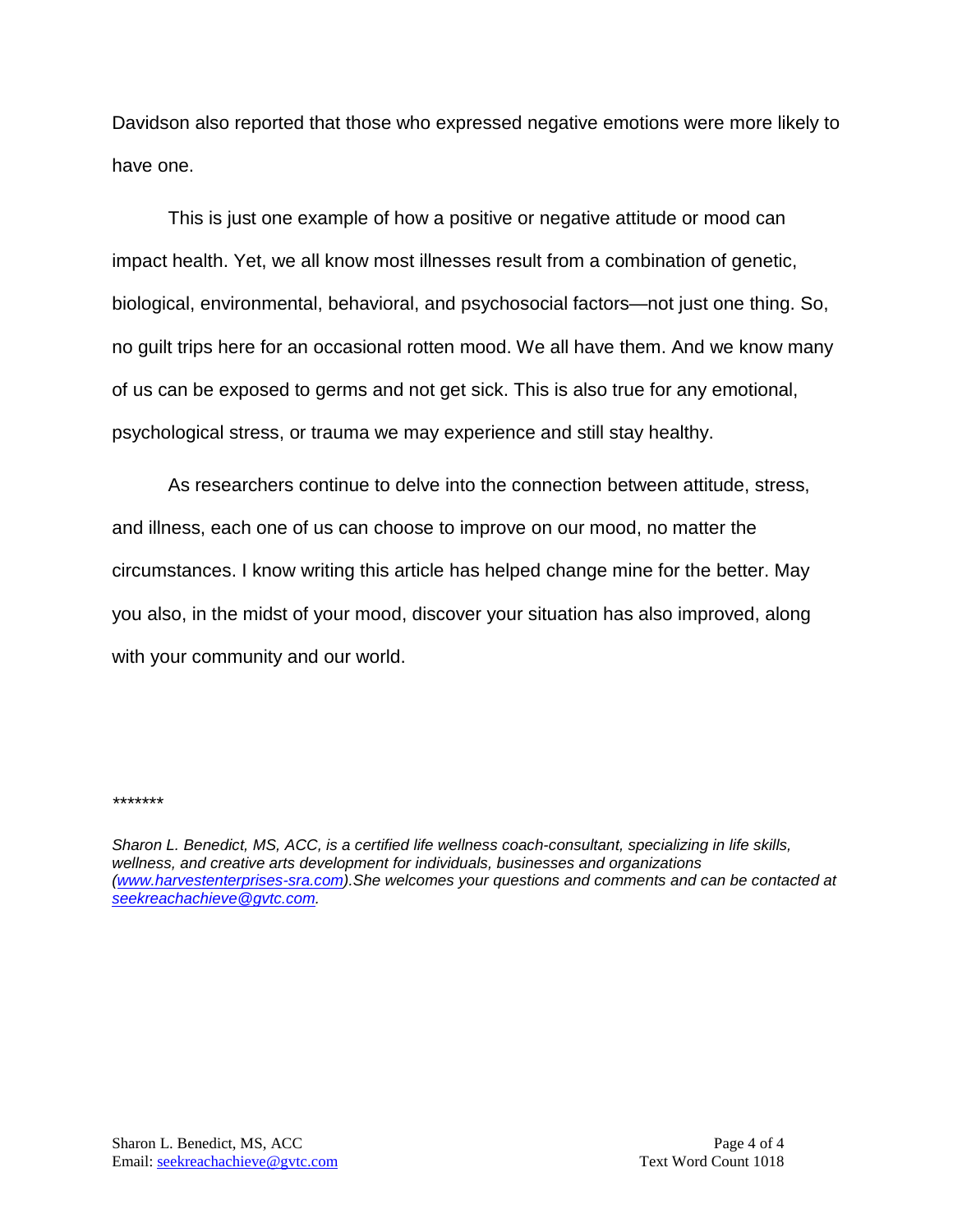



# **A day to remember, November 20 The Great Western Trail and Public Art for Boerne**

(published in Boerne Star, Friday, November 12, 2010)

Have you heard? The Great Western cattle drive actually came through Boerne during the mid to late 1800s? According to the Texas State Historical Association, The Western Trail, also known as the Dodge City Trail was blazed in 1874 by cattle-drover John T. Lytle, who herded 3,500 longhorn cattle from South Texas to the Red Cloud Indian Agency at Fort Robinson, Nebraska. By 1879 the Western Trail was the principal thoroughfare for Texas cattle bound for northern markets.

Feeder routes such as the Matamoros Trail from Brownsville, which ran northward through Santa Rosa, George West, Three Rivers, San Antonio, Beckman, Leon Springs, Boerne, and Comfort, and the Old Trail from Castroville, which ran northward through Bandera and Camp Verde, converged in Kerrville to form the Western Trail.

The National Park Service

[\(http://parkplanning.nps.gov/projectHome.cfm?projectID=30803\)](http://parkplanning.nps.gov/projectHome.cfm?projectID=30803) is also conducting a feasibility study to name this trail the *Great Western National Historic Trail* commemorating the routes followed by upwards of ten million cattle as they traveled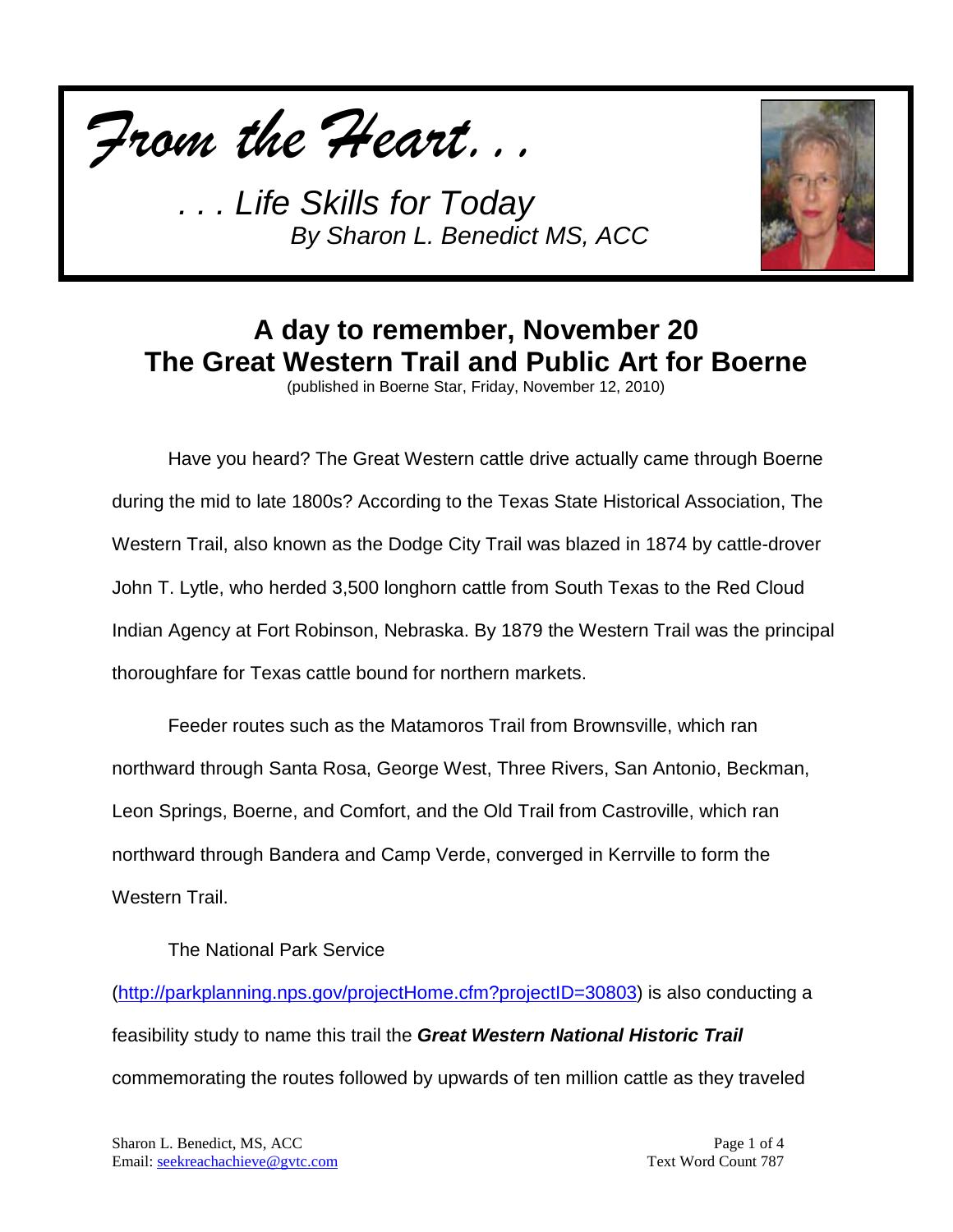northbound from southern Texas to Kansas and adjacent destinations between 1867 and the 1880s. In recognition of the national attention and public advocacy given the Chisholm and Great Western Trails, Congress passed legislation and President Obama signed into public law on March 30, 2009 orders to conduct this feasibility study for both trails. Public meetings were held in June 2010, scoping reports are now available, and more updates are coming.

To celebrate our community's Western Trail historic heritage and the beauty and value of public art, the *Hill Country Council for the Arts* (HCCArts) is having a *Western Trail Community Day* on Saturday, November 20, 10am to 3pm. And its free to the public. This is a day you won't want to miss!



In partnership with Ag Heritage Museum, Boerne Area Historical Preservation Society, Boerne Convention & Visitors Bureau, Friends of the Old No. 9, The School at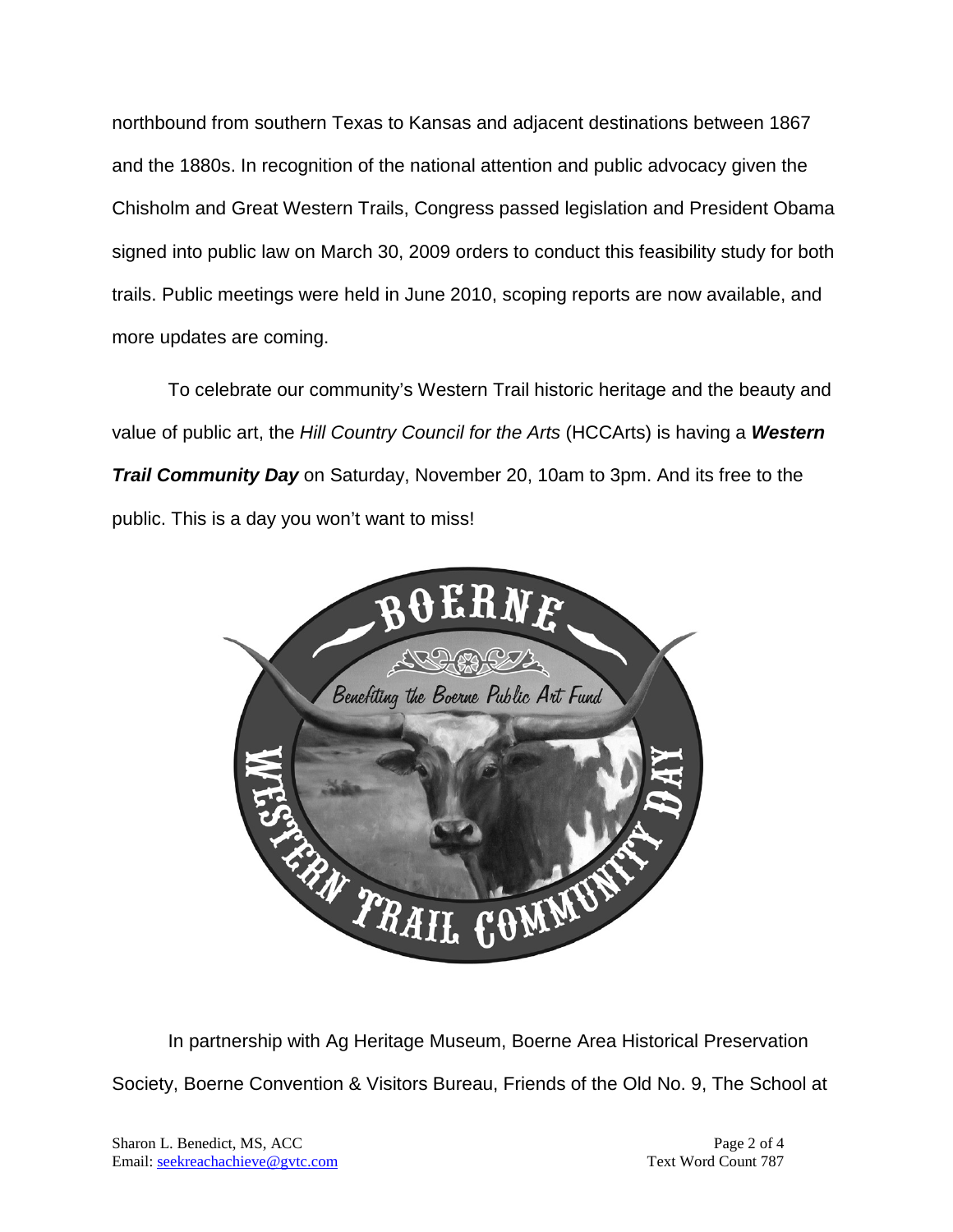Majestic Ranch, and the Hill Country Pan American Chamber of Commerce, your family

is invited to visit the following locations to get a taste of the old west, arts, and activities

as follows:

| <b>Western Trail Community Day Locations</b>                                   |
|--------------------------------------------------------------------------------|
| #1: HCCArts at Longhorn site (West end of Main Plaza)                          |
| Quick Draw for prizes, Artists demos, 4 bronze maquettes on display, view      |
| and photo op with Longhorns, Facepainting                                      |
| #2: Kuhlmann-King Historical House, 402 E. Blanco Rd.                          |
| Lincoln log building for children, 1880 furnished home, separate Pioneer       |
| kitchen, Historical House & Museum collection on view, Period costumes,        |
| Tommy Rodriguez & Rodrigo Lozano Accordion music                               |
| #3: Agricultural Heritage Museum, 102 City Park Rd.                            |
| Hayride, Chuck wagon food, Book signing, Charros roping demo, Trail ride       |
| (starts at 10am), Blacksmith shop open, Ralph Lay rope making, Kids craft      |
| activities on porches, Traditional tortilla making                             |
| #4: Navarro "Little House" 103 Kronkosky Street                                |
| Book signing/story telling-Marlene Richardson, Bill Csanyi-Flintknapping, Hill |
| Country Archeological Association display, Friends of the Old No. 9-railroad   |
| transportation display, Old Spanish Trail display for upcoming centennial      |
| #5: Boerne Convention & Visitors Bureau, 1407 South Main Street                |
| Face painting, Mariachi L music, CVB historic building talk                    |
| #6: The School at Majestic Ranch, 543 Hwy 46 W 6 miles West of Boerne          |
| Stone sculpture w/ Rachman Ulmer demos/hands on, Alamo Area wood               |
| turners, Printmaking w/ Vicki Stephens, Ceramics with Michael Saul, Large      |
| community effort drawing/painting project, Children's art activities, light    |
| refreshments available                                                         |

To get a map of each location, go to the HCCArts website homepage

[\(www.HCCArts.org\)](http://www.hccarts.org/) and click on the map link to print off. On Western Trail Community

Day, take the map with your family to each location to get it "branded." Then bring it

back to the HCCArts site #1 to possibly win great prizes!

This special day is a way to celebrate our heritage and support the **Boerne** 

**Public Art Fund.** The loaned installation of Robert Summers' Longhorns in Boerne's

Historic District August 2010 launched the introduction of the Boerne Public Art Master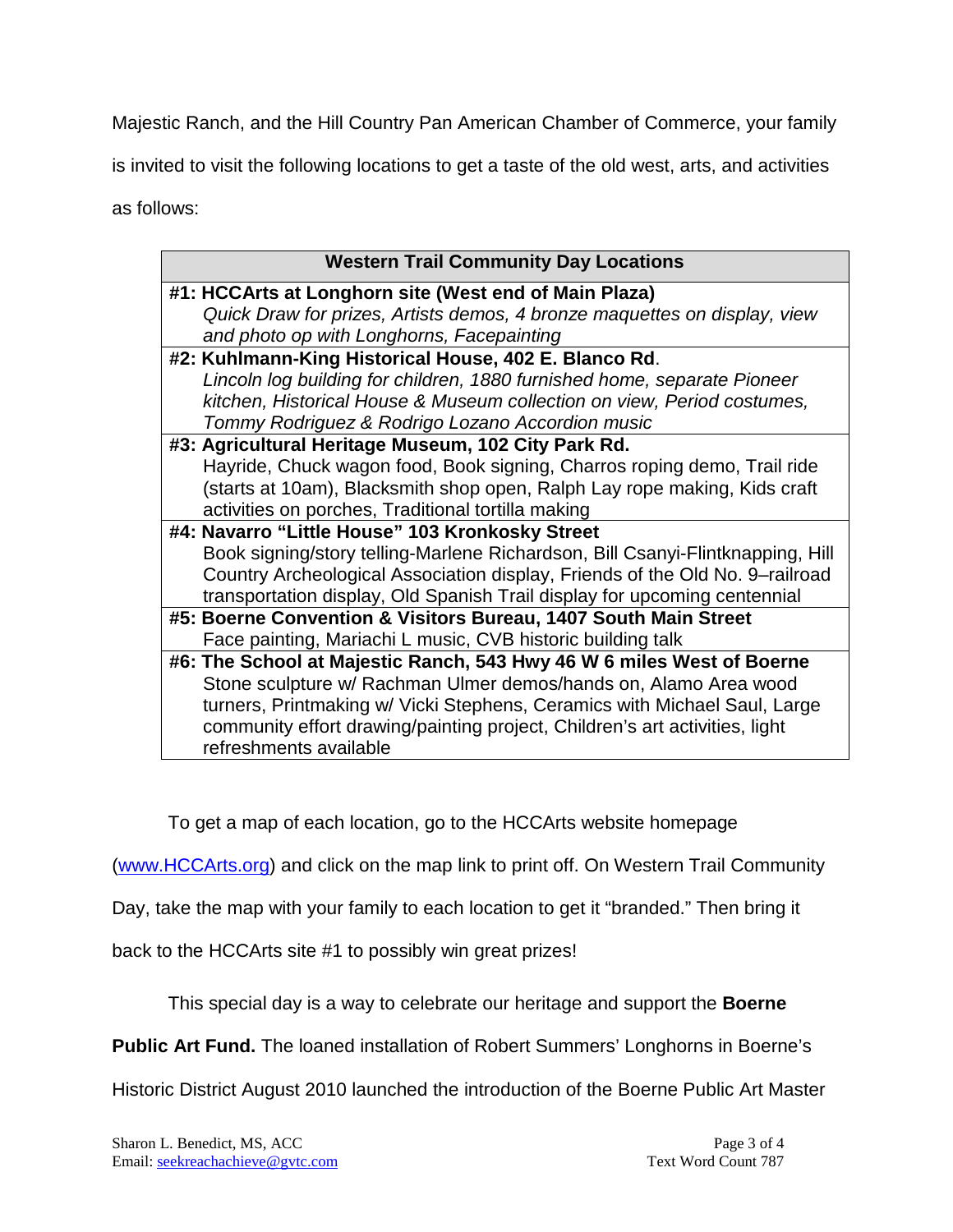Plan initial draft, and established the Boerne Public Art Fund. HCCArts, through education and fundraising efforts, encourages the acquisition of public art for Boerne's gateways and cityscape. Through the generosity of the Texas Trees Foundation, Dallas, the two 130% life-sided bronzes were installed to introduce residents and visitors to the joy of interacting with public art. Charitable donations, or pledges to the project, can be made to the Boerne Public Art Fund in care of the Hill Country Council for the Arts, P.O. Box 2024, Boerne, Texas 78006, or donate online at [www.HCCArts.org.](http://www.hccarts.org/) Email inquiries to membership@hccarts.org for further information.

#### *See you on November 20, Western Trail Community Day!*

*\*\*\*\*\*\*\**

*Sharon L. Benedict, MS, ACC, is a certified life wellness coach-consultant, specializing in life skills, wellness, and creative arts development for individuals, businesses and organizations [\(www.harvestenterprises-sra.com\)](http://www.harvestenterprises-sra.com/).She welcomes your questions and comments and can be contacted at [seekreachachieve@gvtc.com.](mailto:seekreachachieve@gvtc.com)*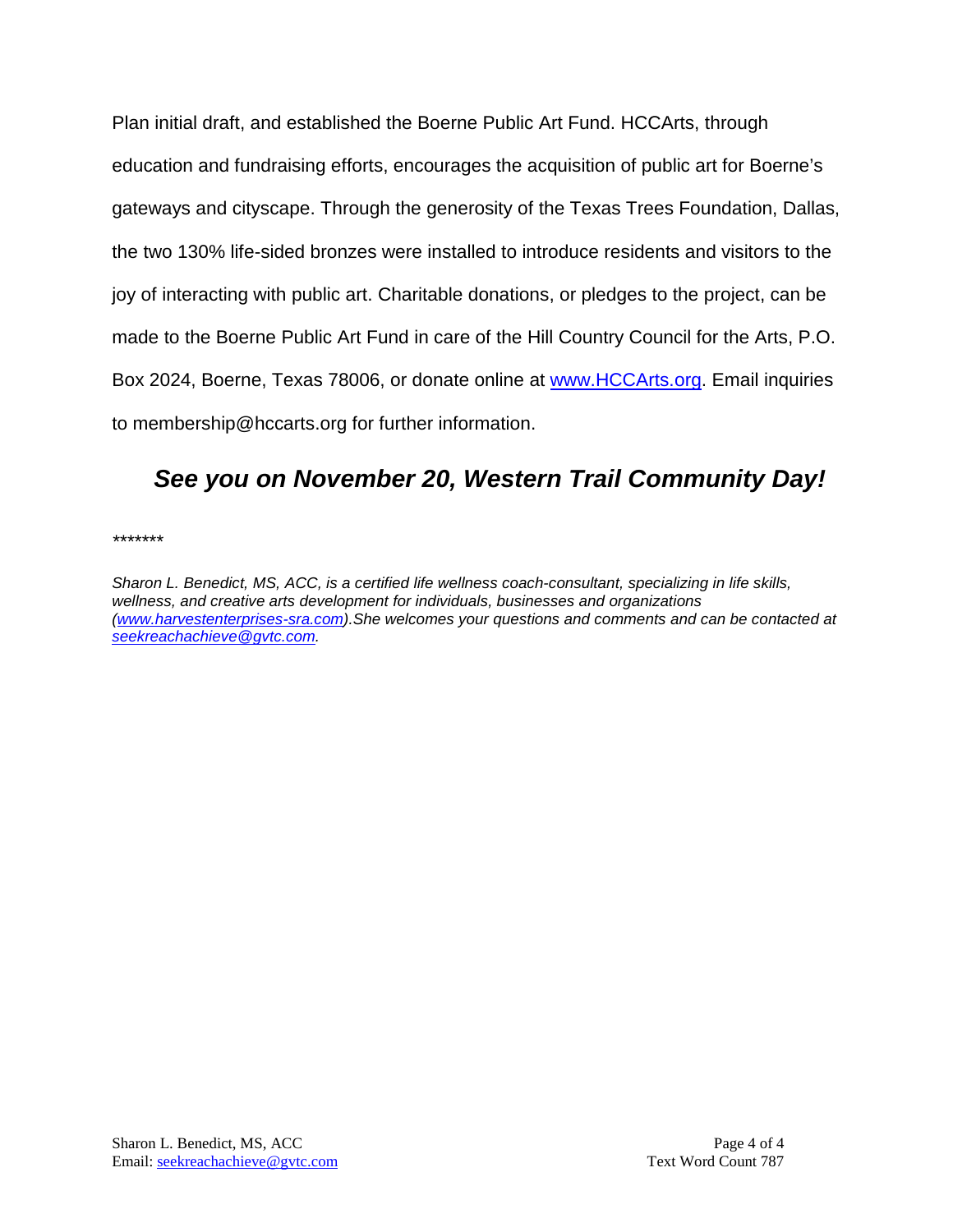



### **Enjoying Memories of those Special Ones**

(published in Boerne Star, Friday, November 19, 2010)

Since Thanksgiving is just around the corner, I've been thinking about those people who have made all the difference in my life over the years, both professionally and personally. No matter the challenges being faced today, I discovered those challenges are much less arduous when I remember Judy Worden who has always been there to encourage me, boost my faith in both God and humanity. I remember Nancy McIntosh, a friend and cheerleader for me, whose final heroic battle with melanoma cancer gave me a gift of love and compassion offered no other way.

I remember my counselor, Don Kinney, who made it safe to be healed from childhood abuse and learn how forgiveness brings healing to the body and soul. During that time, Cheri, one of my weaving students, helped me finish my master's degree project on time, while I recovered from many physical ailments that my body kept score. Then a few years later, there were those special kids I tutored in math and English at a private Christian school who were a delight to help and share field trips to the local firehouse.

I surely can't forget my first life coaching client, Paige Holloway, who kindly trusted our professional relationship throughout her own journey of discovery and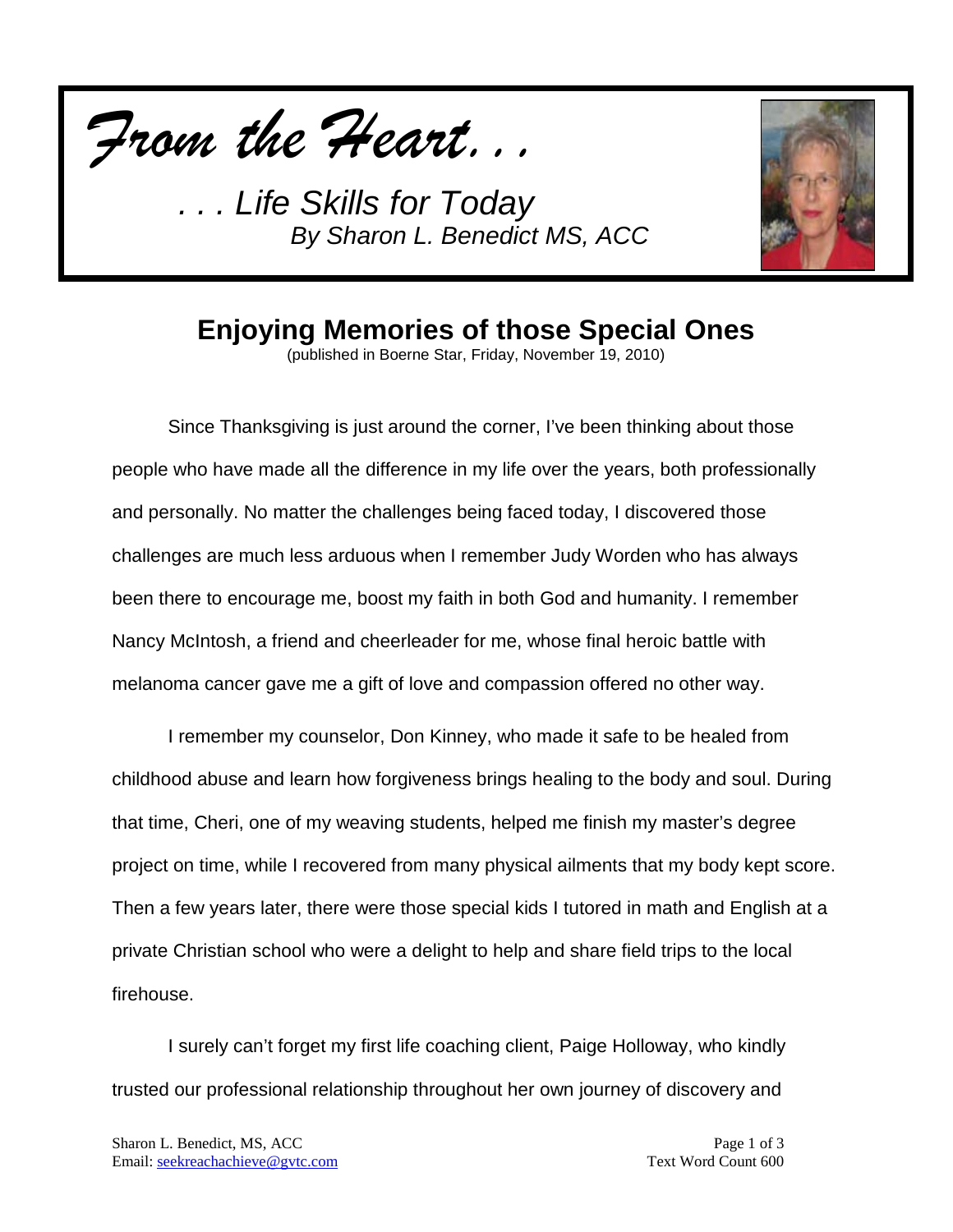renewal. And I would be definitely remiss if I left out my own family—sister, Paula; husband, John; my precious daughters, Kimberly and Kelly. Paula and I have grown closer than we have ever been even though I'm in Texas and she lives in California. I couldn't ask for a sweeter person to share my life.

There is no way to count the times that my husband, John, and daughters were there to say "I love you" and "everything to going to be alright." And of course, Dixie, our precious Brittany spaniel, and Smokey & Daisy, miniature schnauzers, who were our closest companions as we raised our daughters. No matter the tears or struggles, these "puppies" always jumped on our laps, gave us licks, and cheered us with their unique gifts of unconditional love.

In addition, my family will shortly be much larger with the marriage of my daughter, Kimberly, to David Rodriguez…the sweetest guy in the world for our daughter. So, with this Thanksgiving, take time to think about those special ones who make your life even more special. *How would you like to say thank you to them?* 

You will be amazed at how just *saying* thank you can change a person's life. There is nothing more important than to feel *accepted, safe,* **and** *significant* in one's life. Your thank you can make all the difference for someone needing just a kind word or deed to lift them into hope, safety, and personal value as a human being—a life forever changed. You'll never be the same either. *Bet on it!* In the next article, you'll get tips on saying thank you from a simple card or phone call to maybe even a trip around the globe! So, if you miss saying thanks at thanksgiving, you will still have your chance with the following Friday article.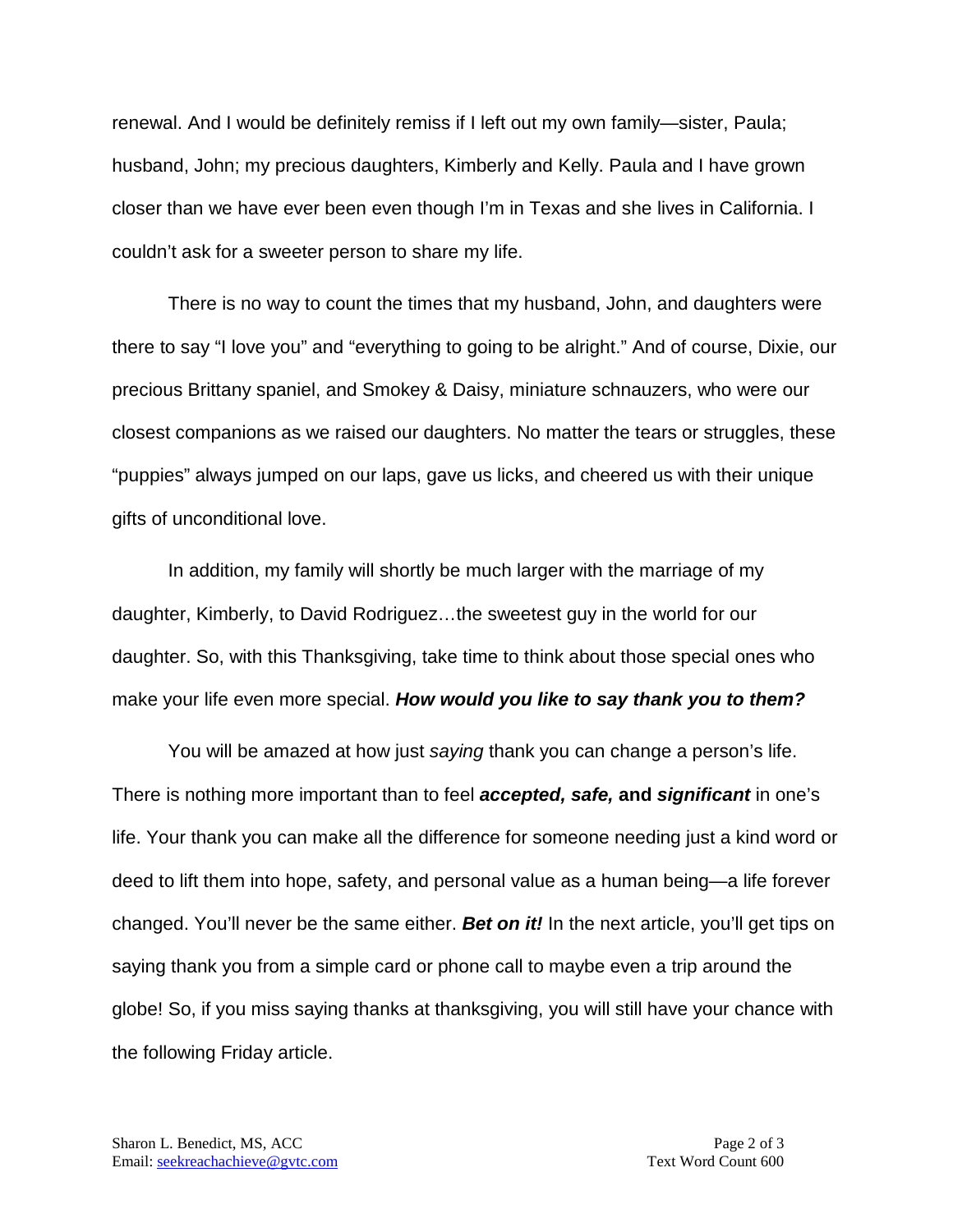In the meantime, don't forget to take your whole family on Saturday, November

20, to the Western Trail Community Day! And it's free too! Learn more about it at

[www.HCCArts.org.](http://www.hccarts.org/) It will be a great way to share the day with family and friends…to be

with your special ones. See you there.

*\*\*\*\*\*\*\**

*Sharon L. Benedict, MS, ACC, is a certified life wellness coach-consultant, specializing in life skills, wellness, and creative arts development for individuals, businesses and organizations [\(www.harvestenterprises-sra.com\)](http://www.harvestenterprises-sra.com/).She welcomes your questions and comments and can be contacted at [seekreachachieve@gvtc.com.](mailto:seekreachachieve@gvtc.com)*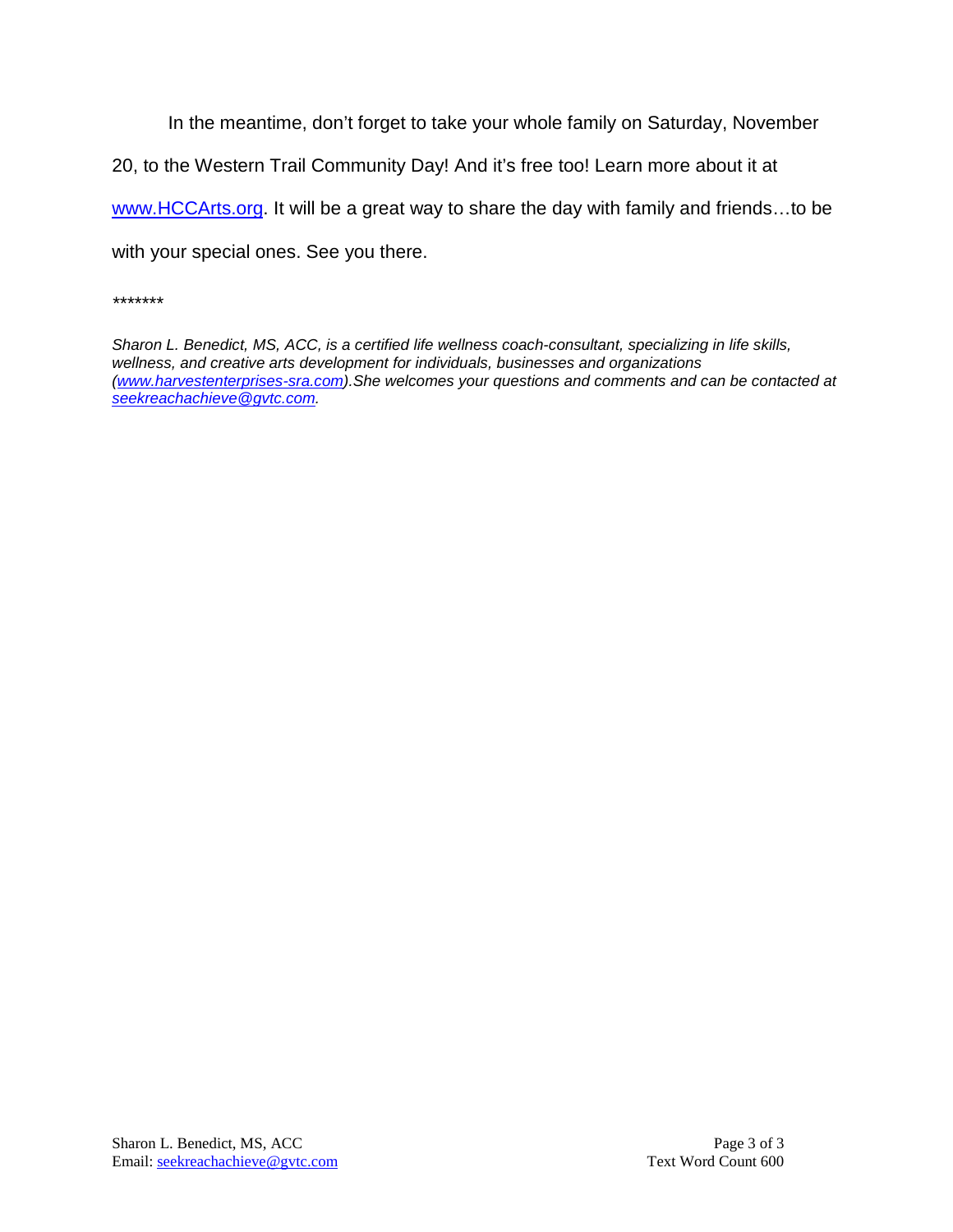



# **Forgot to Say Thank You?**

(published in Boerne Star, Friday, November 26, 2010)

Now that Thanksgiving is over, did you really forget to say thank you to those special ones? If so, be not dismayed. Here's your chance again. Let's cover a variety of ways you can make someone feel special. From a simple card or phone call to a trip around the globe, let your imagine take off (that is, as long as your budget can handle it)!

A thank you does not have to involve financial cost. Yet, if that's what you want to do, you feel it's the right thing to do, and have the money for it, by all means, go for it. When you really know that person, you will recognize what special thing to do or give. And, remember, a simple thank you is often just the right thing to do and touches the heart and life. In addition, spending time putting something together yourself for that person often means more than buying an expensive gift. Or, just simply express in some way that you understand and care about what they face each day. So, don't think a phone call of thanks or a card w/ a personal note has significantly less impact than gifting them a trip to the Castles in Ireland! Believe me, it doesn't.

Here are just some basic ways to say thank you to get you started:

• **Always verbally communicate** appreciation/thank you whenever you

can.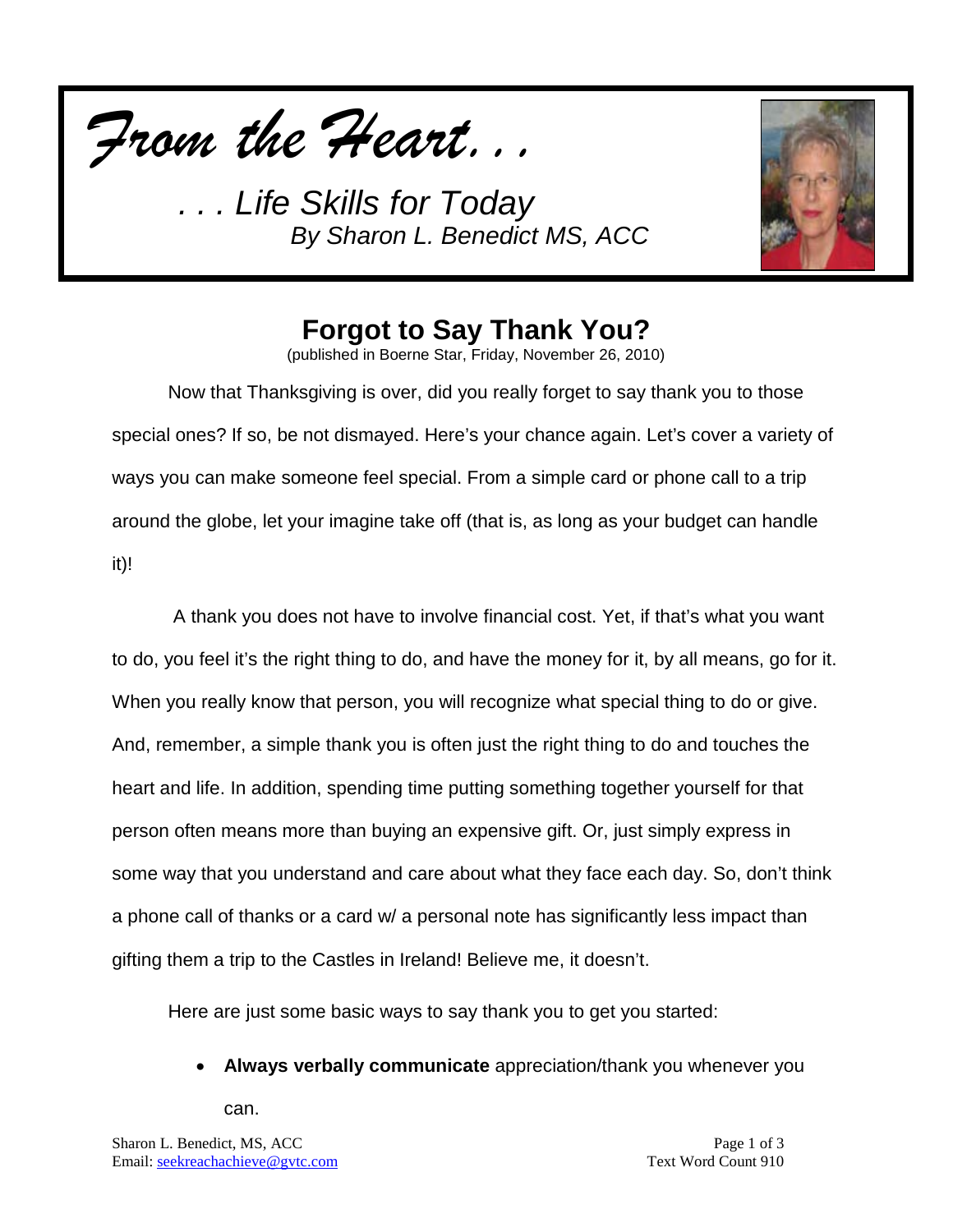- **Write a short letter or "thank you" note** (sending online greeting cards personally designed by you works too). Small "thank you" note card, even regular stationary are personal ways to show our gratitude. Give a small, inexpensive gift, when appropriate, either purchased or made yourself.
- **Treat the person to a meal, a movie, or just a favorite snack**.
- **If you want to spend a bit more money, consider taking out an advertisement in the local paper**; but make sure the public message is appropriate and won't unduly embarrass the person.

Each person impacts your life in different ways. A friend may give you a loan at a time when it was greatly needed. Your boss may have shown his appreciation of your work with time-off or a bonus. Your kids may have surprised you after coming home from work with the house all cleaned up. You know, it is possible! Your doctor may have helped you improve your health. Your husband may surprise you with a romantic dinner he actually cooked at home for you (and the kids are sleeping overnight at a friend's house too). There are all kinds of possibilities that can shine during your daily life.

Below are those lifeskills I coach/consult client on that cover just about anything you may being doing each day. I bet there is someone (family, friend, co-worker, neighbor, even a stranger) who has made all the difference for you in each area. Read through each lifeskill and choose a person who has touched your life in that area. And if it turns out to be yourself in some area, by all mean include "you" in the thank you. Then start planning those thanks soon. If there is someone who may no longer be with us, think about someone within their family or friend to share your thank you and gratitude.